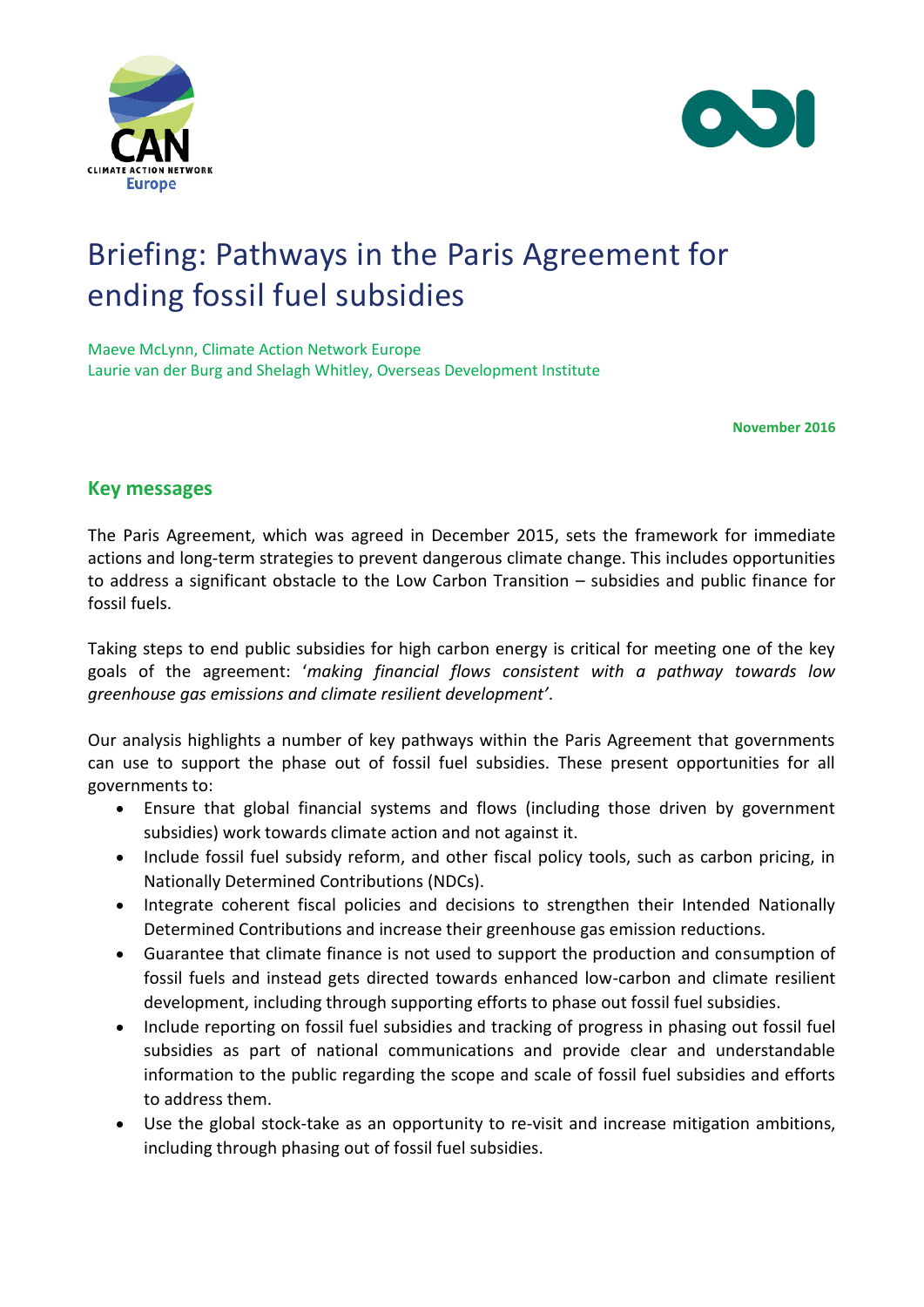



 Develop long-term low-emission development strategies as a guiding point to ensure that all government incentives are consistent with the goals of the Paris Agreement. This could include setting an end-date for all subsidies and public finance for fossil fuels.

# **Introduction**

Governments around the world have much to celebrate as the Paris Agreement enters into force today on 4 November 2016. Many commentators have said that the Agreement marks a turning point in the global fight against climate change, as it lays the foundations for immediate and longterm strategies and actions to prevent dangerous climate change, including through putting an ends to fossil fuel subsidies.

Under the Paris Agreement, governments have committed to limiting global temperature rise to well below 2°C and pursuing efforts to limit this increase to 1.5°C. To meet this pledge, the vast majority of fossil fuels will need to remain in the ground, with all countries requiring a shift to energy systems that are fully clean (Muttitt, 2016).

There is a growing consensus that one crucial step governments must take to incentivise this energy transition and keep fossil fuels in the ground is to remove financial support and subsidies for fossil fuels. Alongside opportunities through the G20, Asia-Pacific Economic Cooperation (APEC) and the Sustainable Development Goals (SDGs), the Paris Agreement provides a number of pathways to support countries in their aim to phase out public finance and subsidies to coal, oil and gas (G20 Research Group, 2011; Sustainable Development Knowledge Platform, 2015; Office of the Press Secretary to Barack Obama, 2009). In this briefing, we set out some examples of those pathways and highlight how governments can pursue them as a means to transition away from fossil fuels.

# **1. Making financial flows work for the climate**

## **Article 2.1c: '***Making financial flows consistent with a pathway towards low greenhouse gas emissions and climate resilient development'*

Article 2.1c highlights one of the main objectives of the Paris Agreement: the global financial system – including that which is driven by government subsidies and public finance – must work for climate action and not against it. It is clear that to meet the climate objectives set out under the Paris Agreement, we will need to limit fossil fuel production and reduce fossil fuel consumption. Making the global financial system work for climate action and not against it requires ending all forms of government support to the production and consumption of fossil fuels.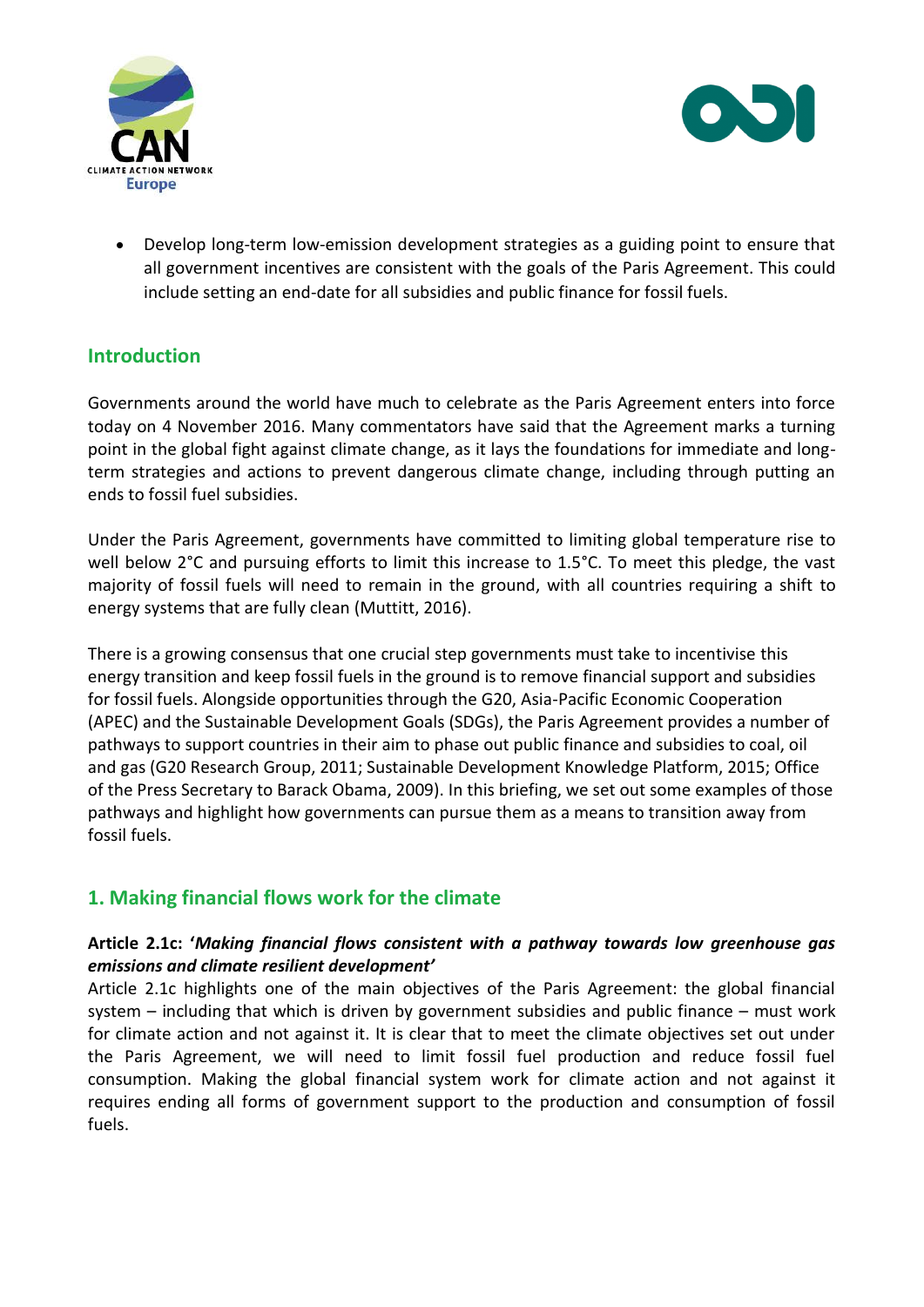



# **2. Including fossil fuel subsidy reform in Nationally Determined Contributions (NDCs)**

## *Part II [no. 17–20] of the accompanying decision to the Paris Agreement on national climate plans*

This part of the decision highlights that a facilitative dialogue will take place in 2018. Such a dialogue presents an ideal opportunity for countries to review and scale up their proposed climate action plans, in the form of their Intended Nationally Determined Contributions (INDCs). These discussions should drive countries to implement measures and plans that further reduce greenhouse gas emissions, such as the removal of subsidies and public finance for fossil fuels.

The Global Subsidies Initiative (GSI) has identified 39 national climate plans (INDCs) that include fiscal instruments as a means of reducing greenhouse gas emissions, 13 references to fossil fuel subsidy reform and 13 references to carbon prices. These findings indicate the strong potential for fiscal policies and decisions to help ramp up mitigation action. Parties that have not already included such fiscal measures, encompassing fossil fuel subsidy reform, have the opportunity to do so and there are tools available that can be used to calculate the emission reduction potential from such measures (Terton et al., 2015).

## **3. Ensuring climate finance is a catalyst – not a barrier – to phasing out fossil fuels**

## *Article 9.1: 'Developed Parties shall provide financial resources to developing country Parties with respect to both mitigation and adaptation in continuation of their existing obligations under the Convention'*

## *Article 9.2: 'Other Parties are encouraged to provide or continue to provide such support voluntarily'*

Climate finance is crucial for catalysing the transition away from fossil fuels and towards lowcarbon and climate resilient development. However, some donor countries and international financial institutions that are providing and mobilising climate finance under the UNFCCC are continuing to fund fossil fuel exploration, production and consumption.

In the absence of a definition for climate finance under the UNFCCC, there is potential for provision of fossil fuel subsidies to be presented as climate finance. A group of leading development finance institutions (including the World Bank) has established its own 'common principles' for climate finance. These allow support for efficient coal power and carbon capture and storage (including for enhanced oil recovery) to be counted as climate finance. Japan has further included loans towards the construction of coal-fired power plants in Indonesia in its climate finance tracking under the UNFCCC.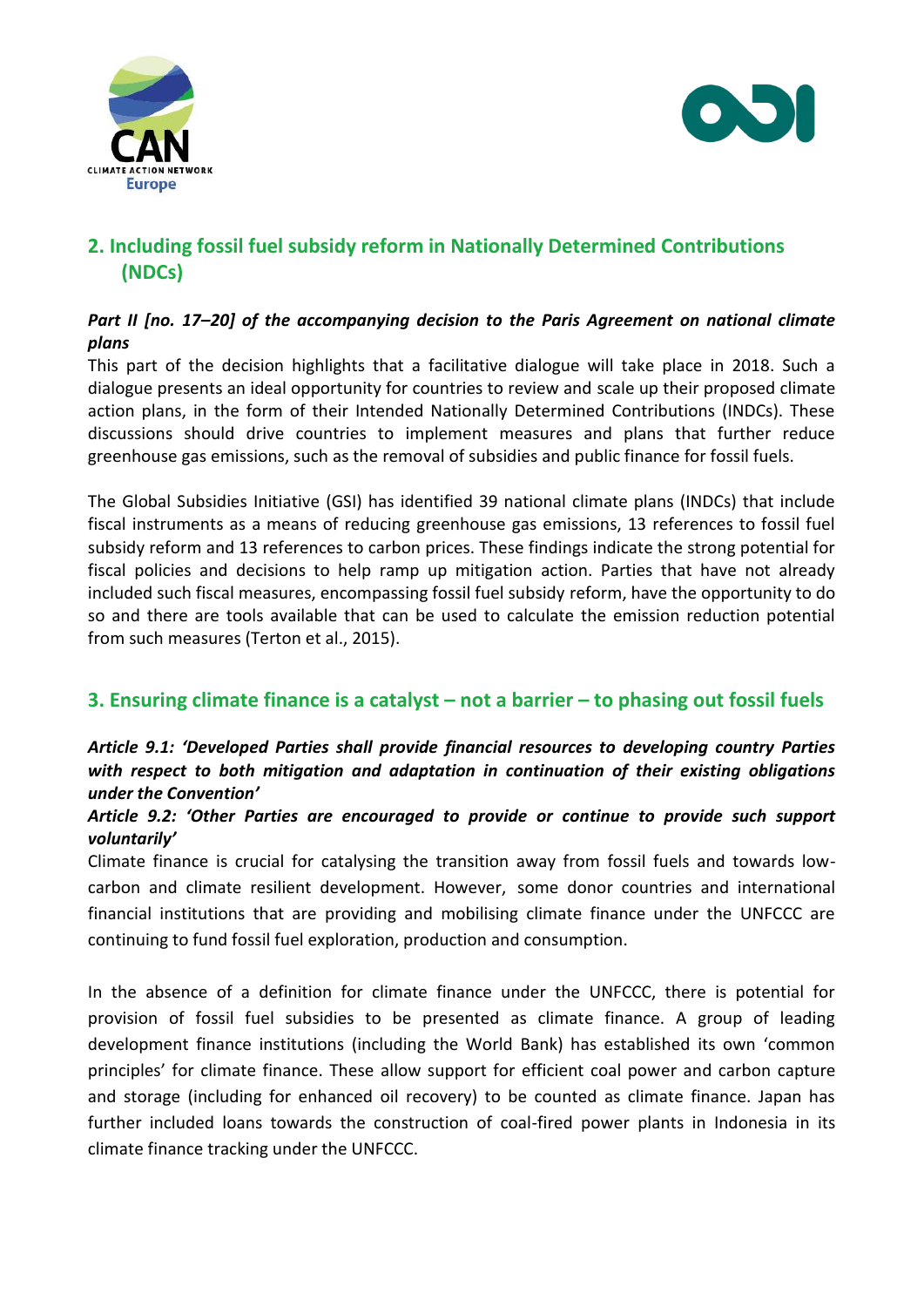



As a first step in ensuring the phase-out of fossil fuel subsidies through international finance, a large number of civil society organisations have called on the Green Climate Fund (GCF) to rule out the use of its funds for fossil fuel projects. In addition, the providers of development finance and international public finance are being guided by the Paris Agreement to shift their support away from fossil fuels and towards complementary measures such as national subsidy reform or local and community-based renewable energy. In order to deliver such measures, mobilised climate finance should be subject to robust criteria assessing the delivery of reductions in greenhouse gas emissions, along with scaled up support for climate adaptation.

Climate finance can also make a direct contribution to subsidy reform efforts as part of increased support to developing countries' climate plans. International support will be particularly important in terms of supporting countries in the development of suitable complementary measures for sectors and households that would be affected by an increase in energy prices as a result of fossil fuel subsidy reform. The High-level Advisory Group on Climate Change Financing has also emphasised that the elimination of fossil fuel subsidies in developed countries could in turn provide a valuable source of climate finance. Since this frees up domestic resources, this delivers finance that can be disbursed more rapidly than sources requiring significant international coordination (Whitley and van der Burg, 2015).

## **4. Increasing public awareness on and access to information on fossil fuel subsidies**

## *Article 12: 'Parties shall cooperate in taking measures … to enhance climate change education, training, public awareness, public participation and public access to information, recognizing the importance of these steps with respect to enhancing actions under this agreement'*

While, in some countries, heated public debates about 'costly' renewable energy subsidies have emerged, there remains limited public awareness regarding the scale and scope of fossil fuel subsidies. Increased access to information and communication on such subsidies through the mechanisms of the Paris Agreement could support the necessary public participation to drive progress on fossil fuel subsidy reform. Governments should demonstrate how they are increasing awareness of the issue of fossil fuel subsidies among their citizens and related public and private sectors. Increased awareness and access to information should include clear, understandable and widely available information on measures such as direct government support, taxation, public finance and support for State Owned Enterprises in the fossil fuel industry.

# **5. Reporting on fossil fuel subsidy reform efforts in national communications, biennial reports and biennial update reports.**

## *Article 13: Enhanced transparency framework for action and support*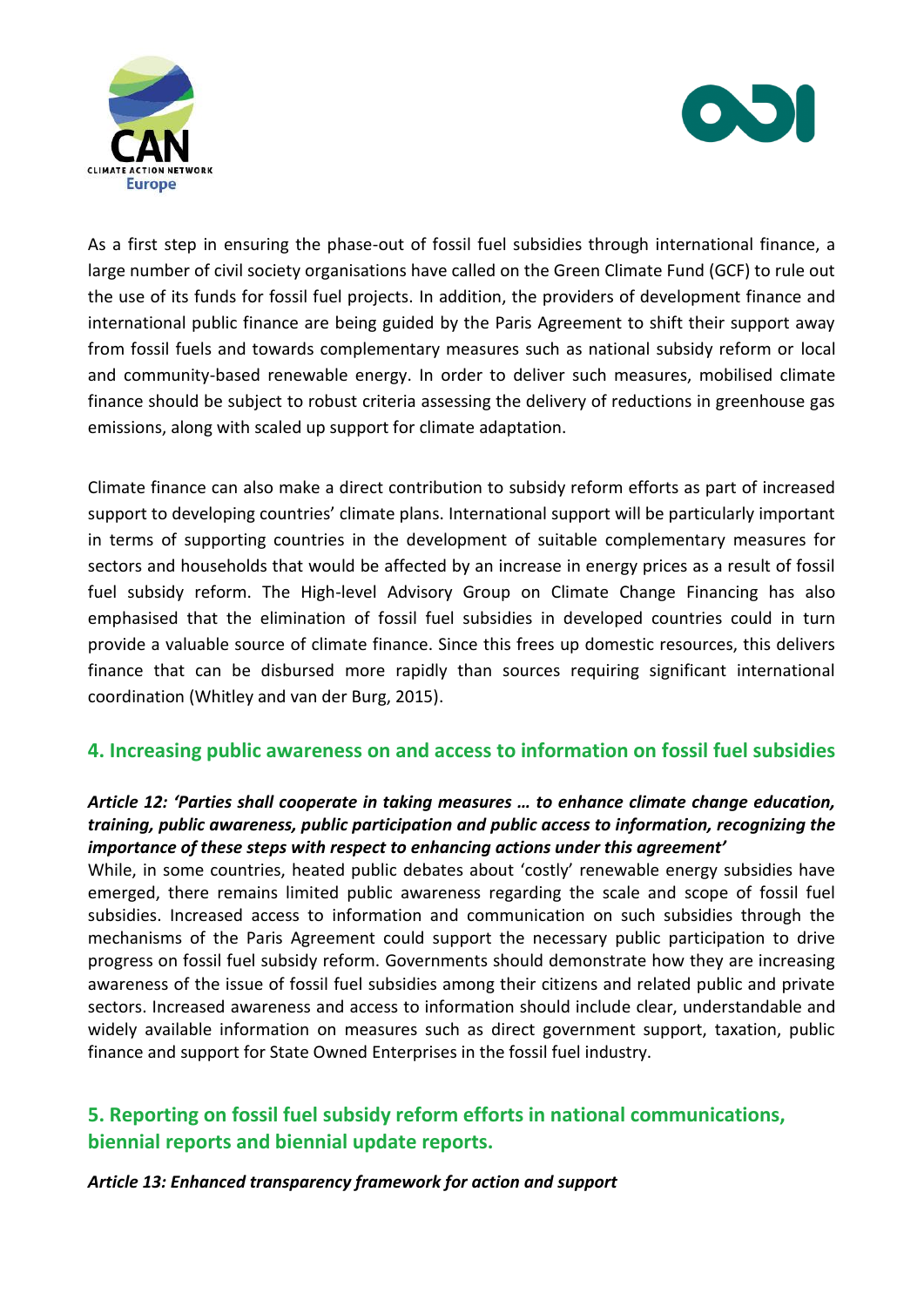



Countries can use the transparency arrangements under the UN Climate Convention to track progress on fossil fuel subsidy reform. This includes national communications, biennial reports and biennial update reports intended to cover policies and measures that Parties have undertaken to implement the agreement. Moreover, national and international cooperation could include a more formalised system for information-sharing and capacity-building set around good practices and lessons learned in phasing out domestic fossil fuel subsidies.

# **6. Tracking progress and raising ambition on fossil fuel subsidy reform as part of wider mitigation efforts in the global stock-take**

## *Article 14 (global stocktake);*

*1) "… the Parties to the Paris Agreement shall periodically take stock of the implementation of this Agreement to assess the collective progress towards achieving the purpose of this Agreement and its long-term goals…"*

## *3) "The outcome of the global stocktake shall inform Parties in updating and enhancing, in a nationally determined manner, their actions and support… as well as in enhancing international cooperation for climate action"*

Efforts to shift investments and financial flows – through policy processes and decisions – should feature within the global stock-take and the broader scope of enhanced action. The global stocktake anchored in the Paris Agreement presents a clear incentive for governments to increase ambition to phase out fossil fuel subsidies. In order to bring forward constructive ideas on how subsidy phase-out can be achieved, governments should conduct more in-depth and expansive reviews of the national measures that facilitate or provide subsidies to fossil fuels. Such reviews should analyse subsidy measures, with a view to reforming them as a means to increasing overall climate ambition. National governments can also use the global stock-take to demonstrate their support for international cooperation on fossil fuel subsidy reform.

While governments need to take more responsibility for ending support for the production and consumption of fossil fuels, national and multilateral development banks also need to increase efforts to reduce and phase it out. They must set strong climate tests for development, along with infrastructure projects to ensure they are consistent with a 1.5°C pathway.

## **7. Including subsidy phase-out plans in long-term development strategies**

#### *Article 4, para 19: 'All Parties should strive to formulate and communicate long-term low greenhouse gas emission development strategies...'*

The development plans and investments crafted today will shape our societies and economies well into the future. It is thus crucial that those plans respect the need to limit global temperature rise, and provide for essential development needs. This paragraph in the Paris Agreement marks a guiding point to ensure that all such investments and decisions will serve this goal. When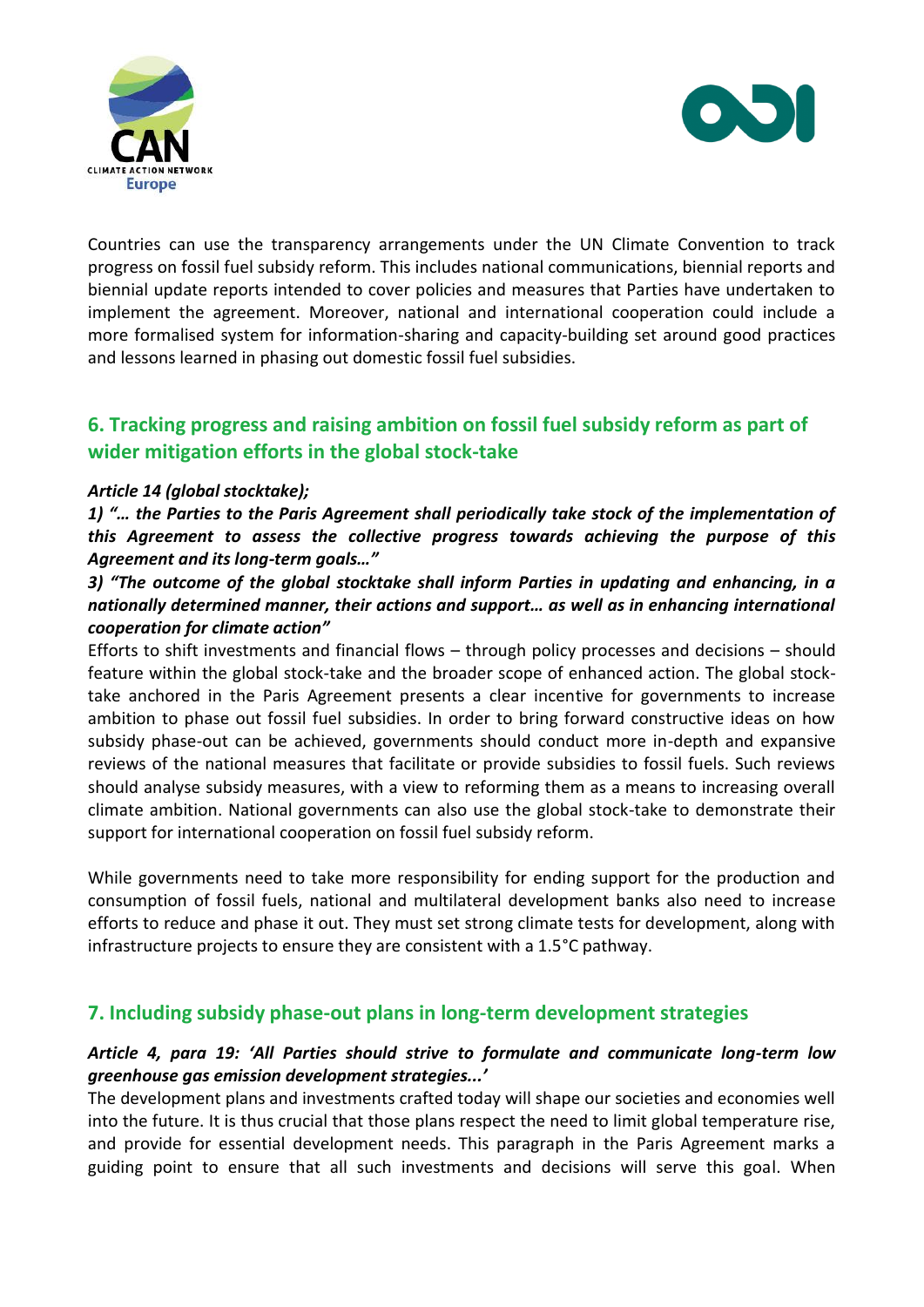



developing long-term low greenhouse gas development strategies, countries should set an enddate for all subsidies and public finance for fossil fuels.

## **Conclusion**

There is much to celebrate with the early entry into force of the Paris climate agreement, which sets a clear signal that we are nearing the end of the fossil fuel era. Nonetheless, after the celebrations, the real work will begin. Governments must now take the essential step of phasing out subsidies and public finance to harmful fossil fuels. By utilising the Paris Agreement as a clear framework for action on subsidies, it will be possible to achieve a sustainable transition to clean and low carbon energy systems. This will liberate resources to support wider social needs, as well as benefit our economies and natural environments.

## **The Paris Agreement can be found at**

[http://unfccc.int/files/meetings/paris\\_nov\\_2015/application/pdf/paris\\_agreement\\_english\\_.pdf](http://unfccc.int/files/meetings/paris_nov_2015/application/pdf/paris_agreement_english_.pdf)

#### **The authors of this briefing are**

Maeve McLynn, CAN Europe Finance and Subsidies Policy Coordinator, [maeve@caneurope.org,](mailto:maeve@caneurope.org) +32 2893 0950

Laurie van der Burg and Shelagh Whitley, Green Growth, Overseas Development Institute, l.vanderburg@odi.org.uk an[d s.whitley@odi.org.uk.](mailto:s.whitley@odi.org.uk)

## **References**

G20 Research Group. (2011) 'G20 Declaration'. Toronto: University of Toronto Library [\(http://www.g20.utoronto.ca/2009/2009communique0925.html#energy\)](http://www.g20.utoronto.ca/2009/2009communique0925.html#energy).

Muttitt, G. (2016) *The Sky's Limit: Why the Paris Climate Goals Require a Managed Decline of Fossil Fuel Production.* Washington D.C.: Oil Change International.

Office of the Press Secretary, The White House. (2009) 'Declaration by APEC Leaders'. Washington D.C.: Office of the Press Secretary [\(https://www.whitehouse.gov/the-press-office/declaration](https://www.whitehouse.gov/the-press-office/declaration-apec-leaders)[apec-leaders\)](https://www.whitehouse.gov/the-press-office/declaration-apec-leaders).